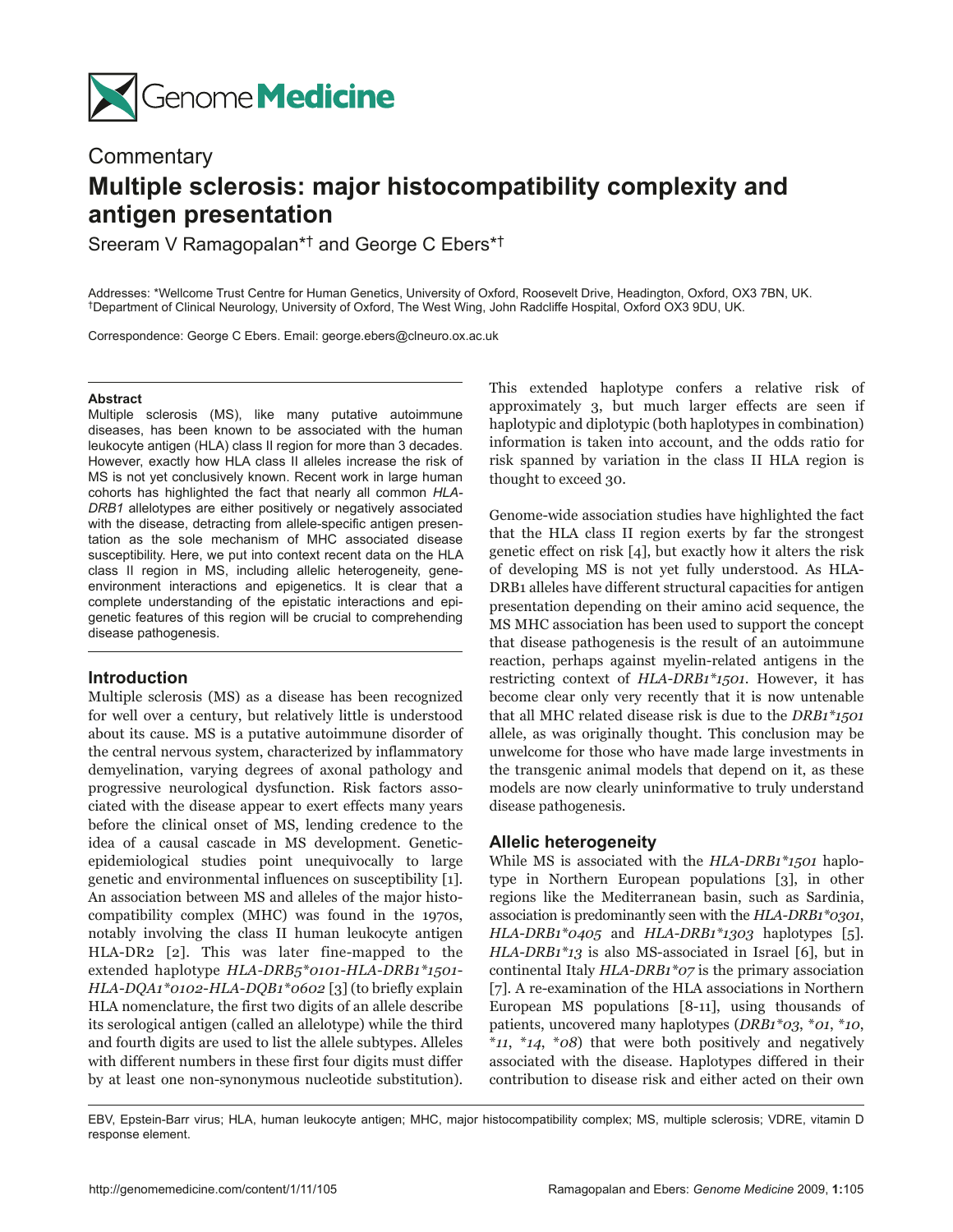| HLA-DRB1 allele    | Associated population                                           | Approximate odds ratio      |
|--------------------|-----------------------------------------------------------------|-----------------------------|
| $*$ 01             | Canada, Sweden, UK, US, [8,11,26,27]                            | 0.6                         |
| $*03(17)$          | Canada, Sweden, UK, US, Italy, Sicily, Spain, Sardinia [8-11]   | 1.7                         |
| *04                | Sardinia [35]                                                   | 2.2                         |
| $*07$              | Italy [7]                                                       | 0.6                         |
| $*08$              | Canada, UK, US, Italy, Sicily, Spain (15/08 genotype) [8,10,11] | 6 (15/08 genotype)          |
| $*$ 09             | Japan [36]                                                      | 0.4                         |
| $*10$              | Italy, Canada [7,8,11]                                          | 2 (protective in Canadians) |
| $*11$              | Canada, Malta [8,11,37]                                         | 0.7                         |
| $*12$ <sup>+</sup> | Canada [11]                                                     | 0.9                         |
| $*13$              | Sardinia, Israel [5,6]                                          | $\overline{2}$              |
| $*14$              | Canada, UK, US, Italy, Sicily, Spain [8,10,11]                  | 0.3                         |
| $*15$              | Near-universal                                                  | 3                           |

**Examples of HLA associations with MS across the world among common alleles**

†Based on a small number of observations. The allele frequency of *HLA-DRB1\*16* is too low to make any definitive conclusions.

or had an effect *in trans* with another haplotype. Thus, every major allelotype of *HLA-DRB1* is associated with MS (summarized in Table 1).

This conspicuous fact has drawn little attention. Animal models simply transgenic for *HLA-DRB1\*1501* seem increasingly irrelevant for the study of the human disease because of it [12]. Indeed, it has recently been shown that *HLA-DRB1\*1501* haplotypes can range from supersusceptible to protective depending on other haplotypic features [13]. The *HLA-DRB1* association with MS seems to be geography-dependent and is probably one determinant of the latitude gradient in MS incidence that is seen in temperate climes. It is worth considering that both disease and allele gradients could result from similar environmental pressures. Although associations do reflect the frequency of specific alleles in different countries, the differences among countries cannot completely explain disease frequency. The influence of so many haplotypes on risk, not to mention the prominent interactions, brings into question the venerable belief that MHC associations are determined by structural capacity for antigen presentation.

### **Structure-function relationships**

Different *HLA-DRB1* alleles encode proteins with different binding affinities for disease-related peptides, as determined by their protein sequence. This has plausibly been considered to influence the composition of T cell repertoires, ultimately resulting in *HLA-DRB1* alleles restricting disease risk. However, our analysis [14] has shown that no sequence variant of *HLA-DRB1* can fully explain the risk attributable to all disease-associated alleles across the globe. One explanation could be that diseasecausing peptides vary by geography, but the similar disease

pathology worldwide would not support this. In the Canadian melting pot of immigrants, MHC associations have remained true to region of origin and give no support to the notion that any geographic specificity of antigenic peptides is relevant (SVR and GCE, unpublished observations).

#### **Environment**

Another plausible hypothesis is that the environment of each geographical region interacts with liable *HLA-DRB1* haplotypes. In a given population such interaction could influence the likelihood of presenting disease peptides with a timing and tissue localization that will have an impact on MS susceptibility. This makes the assumption that the associations of MHC class II molecules in MS result entirely from roles in specific and restricted antigen presentation to T cells, a dogma that now warrants reconsideration [15].

Environmental factors with convincing evidence for some involvement in MS pathogenesis include sunshine/vitamin D, Epstein-Barr virus (EBV) and smoking [16-18]. Twin concordance varies by place of birth, strongly hinting that gene-environment interactions will be important in MS [19].

There are several ways in which the environment could interact with the MHC. Recent studies have localized a functional vitamin D response element (VDRE) to the promoter region of *HLA-DRB1* and this VDRE is always present on *HLA-DRB1\*15* haplotypes [20]. Although this interaction may have a key role in the increased risk of MS indicated by this haplotype in Northern Europe, it cannot explain why different *HLA-DRB1\*15* haplotypes confer different risks [13]. More recently, a second interaction has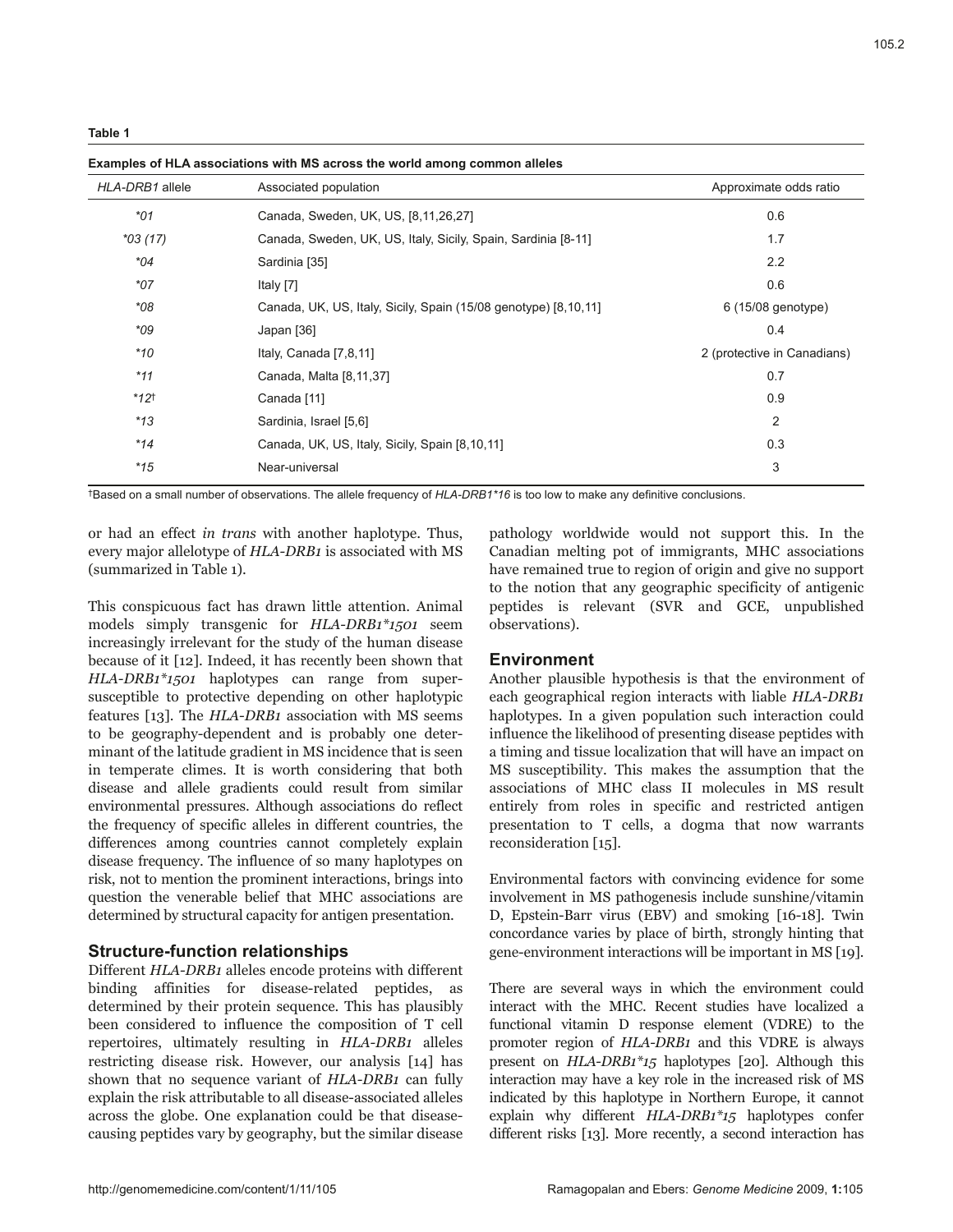been identified involving the curious month-of-birth effect in MS. This has been linked to the same *HLA-DRB1* allele [21].

No studies have yet examined the role of smoking-HLA interactions in MS. Investigations of anti-EBV antibody levels or symptomatic infection with EBV, *HLA-DRB1\*15* and the risk of MS have shown that *HLA-DRB1\*15* may act synergistically with anti-EBV antibodies or infectious mononucleosis to increase MS risk [22,23]. The biological nature of this statistical interaction needs to be elucidated, but again it must be remembered that *HLA-DRB1\*15* is not the only MS risk allele.

# **Epistasis or haplotype effects**

Although other risk components are present on *HLA-DRB1* haplotypes in the class II region, and *HLA-DQ* molecules undoubtedly have a role [5,24], there is no single *HLA-DQ* element common to all disease-associated haplotypes. It does, however, seem that there are combinations of HLA-DQB1, HLA-DQA1 and HLA-DRB1 that are required to confer risk of MS [25], and investigation of alleles present at *HLA-DQ* have shed light on haplotypic associations of *HLA-DRB1\*13* and *HLA-DRB1\*04* in MS [25]. These haplotypic effects may reflect the effects of selection for functions that are epistatic in nature. HLA class I haplotype tagging can differentiate the risk conferred by different *HLA-DRB1\*15* haplotypes (despite all having the same alleles of DQ) [13], further indicating that there is more in the MHC than *HLA-DQ* and *HLA-DRB1* in determining MS risk. HLA class I may be an epistatic partner of *HLA-DRB1,* but given that several class I alleles differentiate *HLA-DRB1\*15* haplotypes [13] and that HLA class I associations in MS have been conflicting (HLA-A, B and C have all been implicated [26-28]), it is unlikely that HLA class I has a major role in MS, and the more reliable haplotype transmission data imply it is not an independent contributor to risk [29].

# **Epigenetics**

A missing link seems to be the epigenetic modification of class II region genes. The genetic epidemiology of MS had clearly implied a major epigenetic effect, with mothers more likely to be the common parent in affected halfsiblings [18] and to be the intervening parent when affected aunt-niece pairs are studied [30]. This effect has now been localized to the MHC itself [31]. DNA and chromatin modifications regulate the expression of HLA class II genes [32], and the epigenetic status of the genome varies dynamically compared with the static DNA sequence and is influenced by the environment [33]. MS environmental factors (vitamin D, smoking, EBV) can all influence the epigenome [1]. It is therefore plausible that the different HLA associations observed across the globe are a reflection of specific environmental factors influencing epigenetic marks on liable haplotypes, which affect the expression or function of class II genes and permit the MS pathogenic

cascade. Epigenetics may be the mechanism that brings together many of the factors (genetic and environmental) that are MS-associated. Epigenetics has been suggested to underlie recombination hotspots [34] and this may provide an additional explanation for the fact that linkage disequilibrium maintains particular haplotypic combinations in the class II region. Combining epigenetic information with class II haplotype sequence will probably provide an improved understanding of MS disease mechanisms.

This brings us back to the venerable concept of antigen presentation as an explanation for MHC class II disease associations. The data so far are inconclusive, but it may be time to recall that many of the concepts of immune response genes came from very restricted experimental situations. It is not a given that the frequently much more complex circumstance of autoimmune disease would be analogous. Many putative autoimmune diseases lack even a single validated autoantigen. The paradigm for MHCdisease association continues to be MHC class II allelespecific antigen presentation to T cells. However, MS suggests a broader view, with other features of the haplotypes, including epigenetic modifications, appearing to participate in important epistatic interactions. The sheer variety of disease-associated alleles in this and other autoimmune diseases warrants reconsideration of the paradigm. It may be that MHC disease associations are driven less by allele-specific antigen presentation and more by the propensity of specific haplotypes to undergo strategic epigenetic modifications. The role of DNA methylation in the process of tissue-specific expression might plausibly relate to the establishment of immunological tolerance, but there is no direct evidence to support such a notion.

## **Conclusions**

The notion of *HLA-DRB1\*1501* as the one disease allele in MS is rapidly yielding to a more complex view. An orchestra of class II genes, their interactions and their regulatory components have now been shown to be important. The epigenetic pattern within the MHC laid down by differential methylation warrants consideration as the master conductor of MHC diplotype-associated disease risk.

# **Competing interests**

The authors declare that they have no competing interests.

## **Authors' contributions**

SVR and GCE conceived the idea of the commentary and wrote the manuscript.

## **Authors' information**

GCE is the Action Research Professor of Clinical Neurology at the University of Oxford. He initiated and leads the Canadian Collaborative Project on the Genetic Susceptibility to Multiple Sclerosis (CCPGSMS). Through the CCPGSMS he conducted much of the work that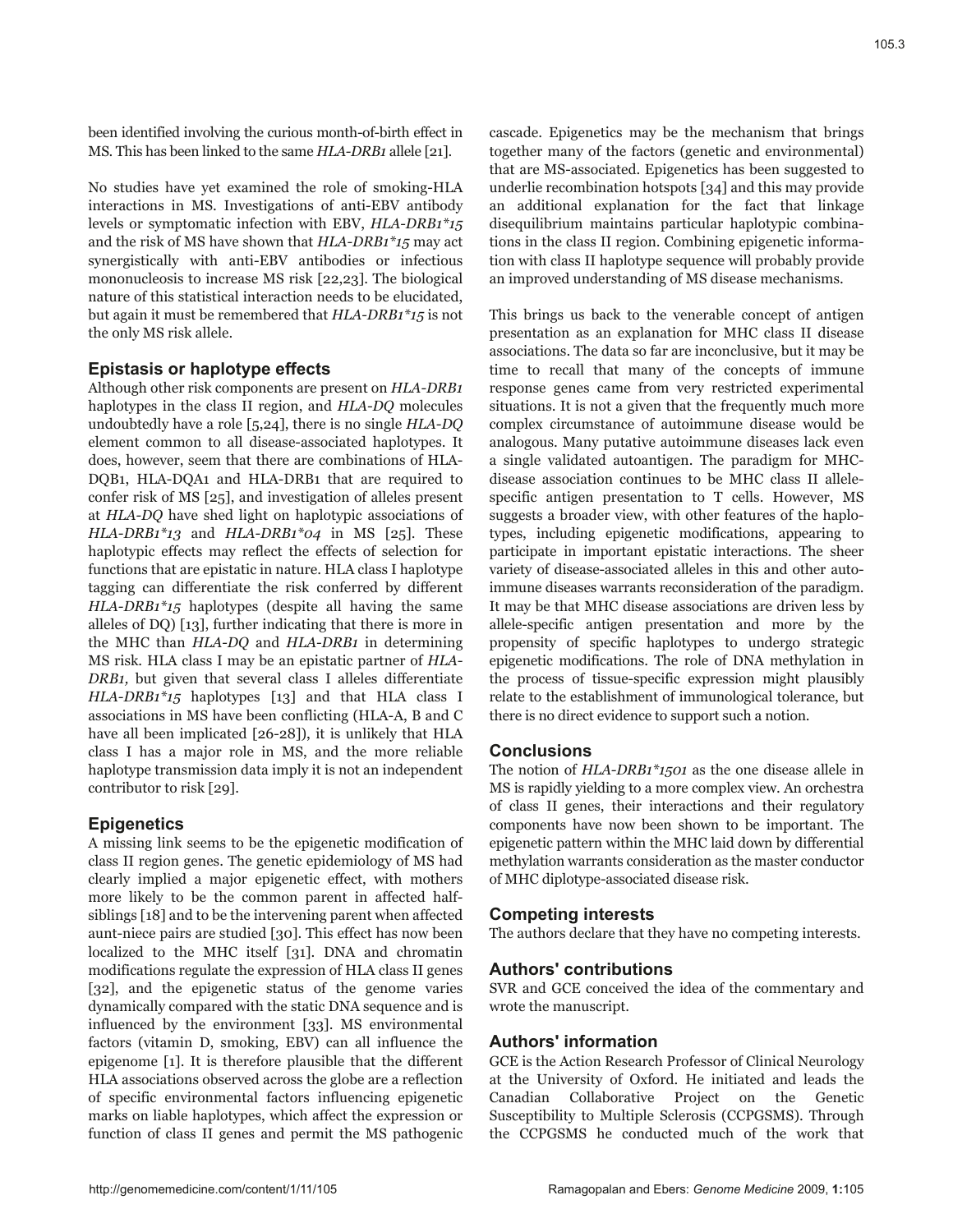identified the importance and identity of genetic factors in MS and delineated the natural history of the disease. SVR is a Junior Research Fellow at Somerville College, University of Oxford and a Goodger Scholar at the University of Oxford. His interest lies in how epistasis and gene-environment interactions at the HLA region alter susceptibility to MS.

#### **References**

- 1. Ramagopalan SV, Dyment DA, Ebers GC: **Genetic epidemiology: the use of old and new tools for multiple sclerosis.**  *Trends Neurosci* 2008, **31:**645-652.
- Jersild C, Fog T, Hansen GS, Thomsen M, Svejgaard A, Dupont B: **Histocompatibility determinants in multiple sclerosis, with special reference to clinical course.** *Lancet*  1973, **2:**1221-1225.
- 3. Fogdell A, Hillert J, Sachs C, Olerup O: **The multiple sclerosis- and narcolepsy-associated HLA class II haplotype includes the DRB5\*0101 allele.** *Tissue Antigens* 1995, **46:** 333-336.
- 4. Hafler DA, Compston A, Sawcer S, Lander ES, Daly MJ, De Jager PL, de Bakker PI, Gabriel SB, Mirel DB, Ivinson AJ, Pericak-Vance MA, Gregory SG, Rioux JD, McCauley JL, Haines JL, Barcellos LF, Cree B, Oksenberg JR, Hauser SL: **Risk alleles for multiple sclerosis identified by a genomewide study.** *N Engl J Med* 2007, **357:**851-862.
- 5. Marrosu MG, Murru R, Murru MR, Costa G, Zavattari P, Whalen M, Cocco E, Mancosu C, Schirru L, Solla E, Fadda E, Melis C, Porru I, Rolesu M, Cucca F: **Dissection of the HLA association with multiple sclerosis in the founder isolated population of Sardinia.** *Hum Mol Genet* 2001, **10:**2907-2916.
- 6. Kwon OJ, Karni A, Israel S, Brautbar C, Amar A, Meiner Z, Abramsky O, Karussis D: **HLA class II susceptibility to multiple sclerosis among Ashkenazi and non-Ashkenazi Jews.**  *Arch Neurol* 1999, **56:**555-560.
- 7. Ballerini C, Guerini FR, Rombola G, Rosati E, Massacesi L, Ferrante P, Caputo D, Talamanca LF, Naldi P, Liguori M, Alizadeh M, Momigliano-Richiardi P, D'Alfonso S: **HLAmultiple sclerosis association in continental Italy and correlation with disease prevalence in Europe.** *J Neuroimmunol*  2004, **150:**178-185.
- 8. Dyment DA, Herrera BM, Cader MZ, Willer CJ, Lincoln MR, Sadovnick AD, Risch N, Ebers GC: **Complex interactions among MHC haplotypes in multiple sclerosis: susceptibility and resistance.** *Hum Mol Genet* 2005, **14:**2019-2026.
- 9. Masterman T, Ligers A, Olsson T, Andersson M, Olerup O, Hillert J: **HLA-DR15 is associated with lower age at onset in multiple sclerosis.** *Ann Neurol* 2000, **48:**211-219.
- 10. Barcellos LF, Sawcer S, Ramsay PP, Baranzini SE, Thomson G, Briggs F, Cree BC, Begovich AB, Villoslada P, Montalban X, Uccelli A, Savettieri G, Lincoln RR, DeLoa C, Haines JL, Pericak-Vance MA, Compston A, Hauser SL, Oksenberg JR: **Heterogeneity at the HLA-DRB1 locus and risk for multiple sclerosis.** *Hum Mol Genet* 2006, **15:**2813-2824.
- 11. Ramagopalan SV, Morris AP, Dyment DA, Herrera BM, Deluca GC, Lincoln MR, Orton SM, Chao MJ, Sadovnick AD, Ebers GC: **The inheritance of resistance alleles in multiple sclerosis.** *PLoS Genet* 2007, **3:**1607-1613.
- 12. Madsen LS, Andersson EC, Jansson L, Krogsgaard M, Andersen CB, Engberg J, Strominger JL, Svejgaard A, Hjorth JP, Holmdahl R, Wucherpfennig KW, Fugger L: **A humanized model for multiple sclerosis using HLA-DR2 and a human T-cell receptor.** *Nat Genet* 1999, **23:**343-347.
- 13. Chao MJ, Barnardo MC, Lincoln MR, Ramagopalan SV, Herrera BM, Dyment DA, Montpetit A, Sadovnick AD, Knight JC, Ebers GC: **HLA class I alleles tag HLA-DRB1\*1501 haplotypes for differential risk in multiple sclerosis susceptibility.** *Proc Natl Acad Sci USA* 2008, **105:**13069-13074.
- 14. Ramagopalan SV, McMahon R, Dyment DA, Sadovnick AD, Ebers GC, Wittkowski KM: **An extension to a statistical approach for family based association studies provides**

**insights into genetic risk factors for multiple sclerosis in the HLA-DRB1 gene.** *BMC Med Genet* 2009, **10:**10.

- 15. Hiremath MM, Chen VS, Suzuki K, Ting JP, Matsushima GK: **MHC class II exacerbates demyelination in vivo independently of T cells.** *J Neuroimmunol* 2008, **203:**23-32.
- 16. Ascherio A, Munger KL: **Environmental risk factors for multiple sclerosis. Part II: noninfectious factors.** *Ann Neurol*  2007, **61:**504-513.
- 17. Ascherio A, Munger KL: **Environmental risk factors for multiple sclerosis. Part I: the role of infection.** *Ann Neurol* 2007, **61:**288-299.
- 18. Ebers GC: **Environmental factors and multiple sclerosis.**  *Lancet Neurol* 2008, **7:**268-277.
- 19. Islam T, Gauderman WJ, Cozen W, Hamilton AS, Burnett ME, Mack TM: **Differential twin concordance for multiple sclerosis by latitude of birthplace.** *Ann Neurol* 2006, **60:**56-64.
- 20. Ramagopalan SV, Maugeri NJ, Handunnetthi L, Lincoln MR, Orton SM, Dyment DA, Deluca GC, Herrera BM, Chao MJ, Sadovnick AD, Ebers GC, Knight JC: **Expression of the multiple sclerosis-associated MHC class II Allele HLA-DRB1\*1501 is regulated by vitamin D.** *PLoS Genet* 2009, **5:** e1000369.
- 21. Ramagopalan SV, Link J, Byrnes JK, Dyment DA, Giovannoni G, Hintzen RQ, Sundqvist E, Kockum I, Smestad C, Lie BA, Harbo HF, Padyukov L, Alfredsson L, Olsson T, Sadovnick AD, Hillert J, Ebers G: **HLA-DRB1 and month-of-birth in multiple sclerosis.** *Neurology*, in press.
- 22. De Jager PL, Simon KC, Munger KL, Rioux JD, Hafler DA, Ascherio A: **Integrating risk factors: HLA-DRB1\*1501 and Epstein-Barr virus in multiple sclerosis.** *Neurology* 2008, **70:**1113-1118.
- 23. Nielsen TR, Rostgaard K, Askling J, Steffensen R, Oturai A, Jersild C, Koch-Henriksen N, Sorensen PS, Hjalgrim H: **Effects of infectious mononucleosis and HLA-DRB1\*15 in multiple sclerosis.** *Mult Scler* 2009, **15:**431-436.
- 24. Alves-Leon SV, Papais-Alvarenga R, Magalhaes M, Alvarenga M, Thuler LC, Fernandez y Fernandez O: **Ethnicity-dependent association of HLA DRB1-DQA1-DQB1 alleles in Brazilian multiple sclerosis patients.** *Acta Neurol Scand* 2007, **115:** 306-311.
- 25. Lincoln MR, Ramagopalan SV, Chao MJ, Herrera BM, Deluca GC, Orton SM, Dyment DA, Sadovnick AD, Ebers GC: **Epistasis among HLA-DRB1, HLA-DQA1, and HLA-DQB1 loci determines multiple sclerosis susceptibility.** *Proc Natl Acad Sci USA* 2009, **106:**7542-7547.
- 26. Brynedal B, Duvefelt K, Jonasdottir G, Roos IM, Akesson E, Palmgren J, Hillert J: **HLA-A confers an HLA-DRB1 independent influence on the risk of multiple sclerosis.** *PLoS ONE*  2007, **2:**e664.
- 27. Yeo TW, De Jager PL, Gregory SG, Barcellos LF, Walton A, Goris A, Fenoglio C, Ban M, Taylor CJ, Goodman RS, Walsh E, Wolfish CS, Horton R, Traherne J, Beck S, Trowsdale J, Caillier SJ, Ivinson AJ, Green T, Pobywajlo S, Lander ES, Pericak-Vance MA, Haines JL, Daly MJ, Oksenberg JR, Hauser SL, Compston A, Hafler DA, Rioux JD, Sawcer S: **A second major histocompatibility complex susceptibility locus for multiple sclerosis.** *Ann Neurol* 2007, **61:**228-236.
- 28. Lorentzen AR, Karlsen TH, Olsson M, Smestad C, Mero IL, Woldseth B, Sun JY, Senitzer D, Celius EG, Thorsby E, Spurkland A, Lie BA, Harbo HF: **Killer immunoglobulin-like receptor ligand HLA-Bw4 protects against multiple sclerosis.** *Ann Neurol* 2009, **65:**658-666.
- 29. Chao MJ, Barnardo MC, Lui GZ, Lincoln MR, Ramagopalan SV, Herrera BM, Dyment DA, Sadovnick AD, Ebers GC: **Transmission of class I/II multi-locus MHC haplotypes and multiple sclerosis susceptibility: accounting for linkage disequilibrium.** *Hum Mol Genet* 2007, **16:**1951-1958.
- 30. Herrera BM, Ramagopalan SV, Lincoln MR, Orton SM, Chao MJ, Sadovnick AD, Ebers GC: **Parent-of-origin effects in MS. Observations from avuncular pairs.** *Neurology* 2008, **71:** 799-803.
- 31. Chao MJ, Ramagopalan SV, Herrera BM, Lincoln MR, Dyment DA, Sadovnick AD, Ebers GC: **Epigenetics in multiple**